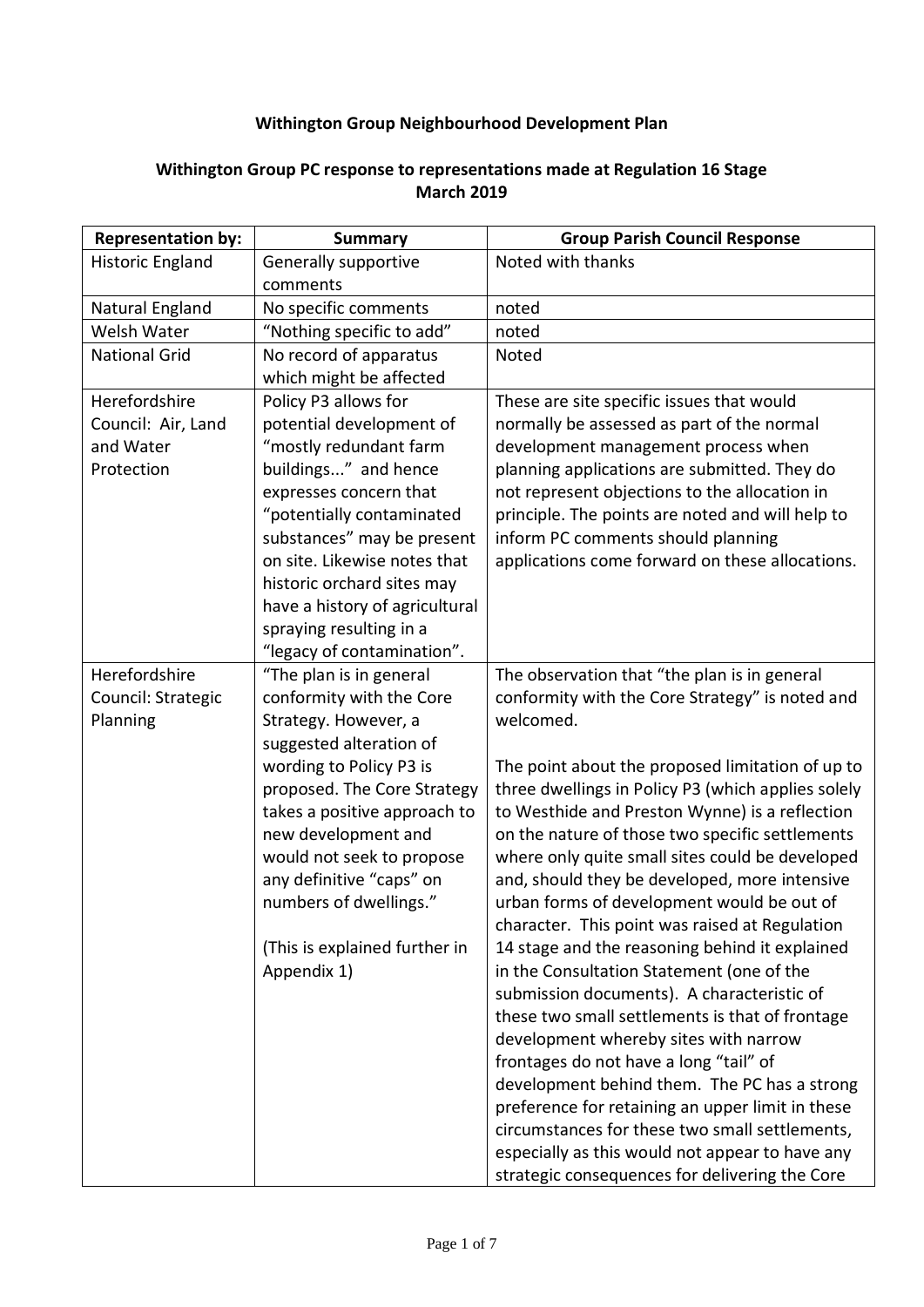|                                                                                             |                                                                                                      | Strategy. Notwithstanding the above reasoning,<br>should the Examiner consider that a cap cannot<br>be used, it is important to ensure the character<br>of the two settlements is protected by retaining<br>the general form of frontage development,<br>avoiding development in depth.                                                                                                                                                                                                                                                                                                                                                                                                                                                                                                                                                                                                                                              |
|---------------------------------------------------------------------------------------------|------------------------------------------------------------------------------------------------------|--------------------------------------------------------------------------------------------------------------------------------------------------------------------------------------------------------------------------------------------------------------------------------------------------------------------------------------------------------------------------------------------------------------------------------------------------------------------------------------------------------------------------------------------------------------------------------------------------------------------------------------------------------------------------------------------------------------------------------------------------------------------------------------------------------------------------------------------------------------------------------------------------------------------------------------|
| Herefordshire<br>Council:<br>Environmental<br><b>Health and Trading</b><br><b>Standards</b> | No further comments                                                                                  | noted                                                                                                                                                                                                                                                                                                                                                                                                                                                                                                                                                                                                                                                                                                                                                                                                                                                                                                                                |
| Gladman<br>Developments                                                                     | Summary of objections:                                                                               |                                                                                                                                                                                                                                                                                                                                                                                                                                                                                                                                                                                                                                                                                                                                                                                                                                                                                                                                      |
|                                                                                             | 1) Policy P1: specifically<br>objects to existing<br>permissions being identified<br>as allocations. | This point was canvassed at Regulation 14 stage<br>and is covered in the Consultation Statement<br>submitted at Regulation 16 stage. The Parish<br>Council, as plan-making body, has no control<br>over when, if ever, such permissions will be<br>developed and has no aspiration for the LPA to<br>revoke the relevant permissions. Thus, they<br>remain as commitments and identifying them as<br>allocations is an entirely sensible means of<br>ensuring that residents and would-be<br>developers are fully aware of these sites as<br>potential sites for house building. They have to<br>be included in the LPA's assessment of the<br>supply of land for housebuilding and the NDP<br>must take account of them. They should remain<br>as allocations.                                                                                                                                                                      |
| Gladman<br>developments<br>(continued)                                                      | 2) Policy P2 - objection to<br>the defining of Settlement<br>Boundaries in principle                 | Settlement Boundaries (SB) are a tried and<br>tested means of preventing "urban sprawl" into<br>the countryside surrounding towns and villages.<br>The SB policy is, in principle, entirely consistent<br>with the Core Strategy $-$ and the NDP is the<br>established planning mechanism for defining SBs<br>where appropriate. This approach is consistent<br>with that used by most other NDPs in the County<br>and accords with Herefordshire Council's Local<br>Plan/Core Strategy paragraph 4.8.23. Where<br>sites suitable for development adjoin the historic<br>SB for Withington in particular the SB has been<br>revised in the light of extensive consultation and<br>publicity. (See consultation statement). Simply<br>permitting undefined sites to be developed<br>outside the SB where they "touch" the boundary<br>at some point would take away the point of<br>having the SB clearly defined in the first place. |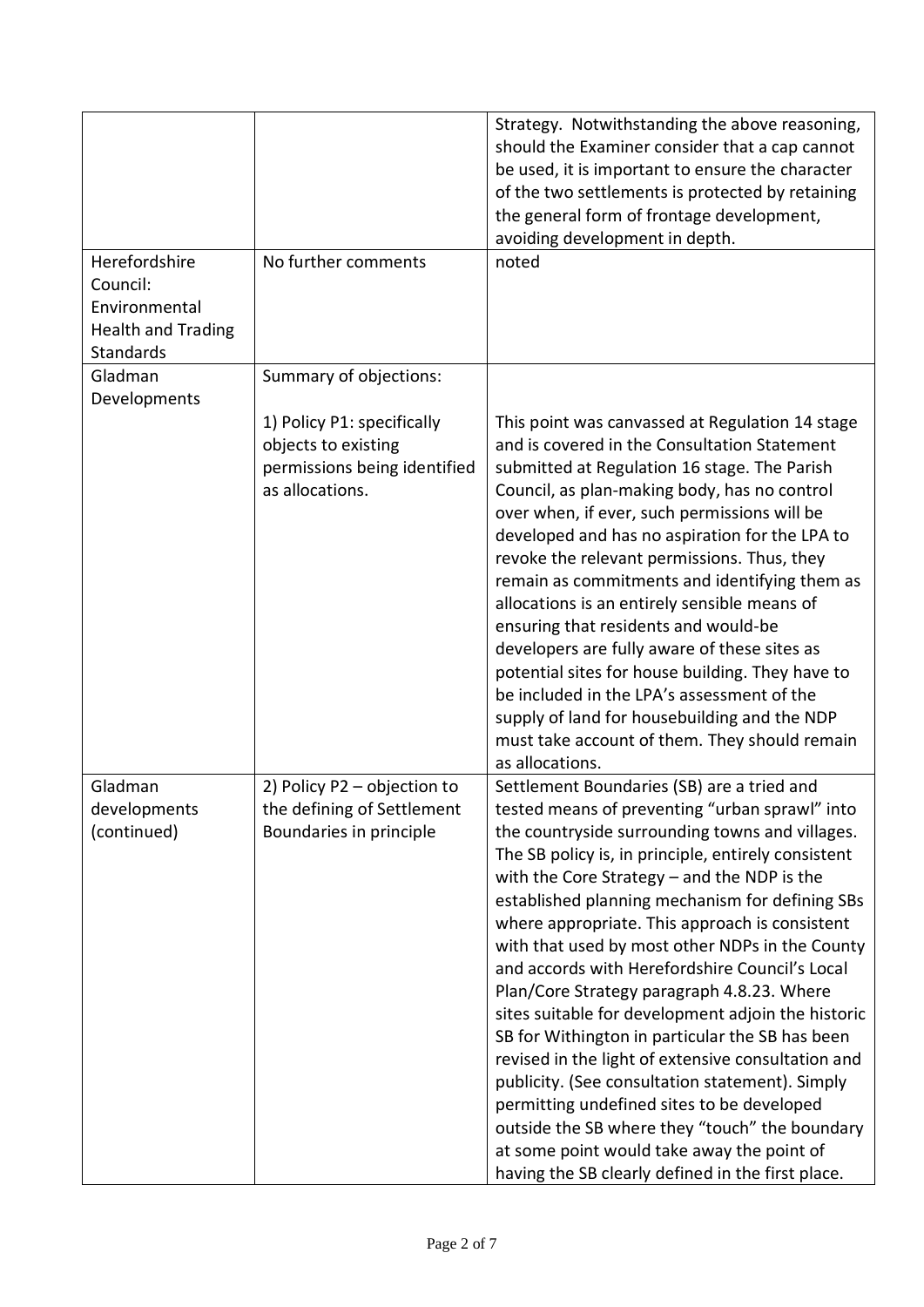|                                                          |                                                                                                                                                 | Note also that, very importantly, the defined SBs<br>in the Plan have been drawn up taking into<br>account the overall need for land for<br>housebuilding as required by the Core Strategy<br>as well as the site specific characteristics in each<br>case. The SBs have been drawn up in<br>consultation with the local community and allow<br>for flexibility within them to accommodate<br>future local housing needs during the plan<br>period.                                                                                                                                                                                      |
|----------------------------------------------------------|-------------------------------------------------------------------------------------------------------------------------------------------------|------------------------------------------------------------------------------------------------------------------------------------------------------------------------------------------------------------------------------------------------------------------------------------------------------------------------------------------------------------------------------------------------------------------------------------------------------------------------------------------------------------------------------------------------------------------------------------------------------------------------------------------|
| <b>Gladman Homes</b><br>(continued)                      | 3) Policy P4 Housing layout<br>and design.                                                                                                      | It is noted that no specific objection to any part<br>of the policy has been submitted, and no issue<br>raised that was not considered at an earlier<br>stage in the plan preparation. Policy P4 has been<br>drawn up is consultation with the local<br>community and is specific to the circumstances<br>of the settlements in this NDP.                                                                                                                                                                                                                                                                                                |
| <b>Gladman Homes</b><br>(continued)                      | 4) Policy P6 - Local Green<br>Spaces.                                                                                                           | No new issue is raised in this objection. The<br>assessments of Local Green Spaces has been<br>carried out in accordance with the guidance in<br>the National Planning Policy Framework and has<br>resulted in only selected areas being identified<br>which are those felt by the local community to<br>be the most important. The Consultation<br>Statement provides the details. Note that, very<br>importantly, the selection and definition of the<br>Local Green Spaces has taken full account of the<br>development needs appropriate to the NDP to<br>ensure compliance with the Core Strategy.                                  |
| Paul Smith (on<br>behalf of Rachel<br>Leake)             | Summary of objections:<br>1) Background Paper No 2-<br>the selection and definition<br>of Local Green Spaces.                                   | The same arguments apply as in the objection<br>from Gladman Homes above. The approaqch<br>taken is fully consistent with both the National<br>Planning Policy Framework and the Core<br>Strategy.                                                                                                                                                                                                                                                                                                                                                                                                                                       |
| Paul Smith (on<br>behalf of Rachel<br>Leake) (continued) | 2) Detailed paragraph by<br>paragraph analysis to<br>support the above objection<br>- specifically in respect of<br>Duke Street: "The Mintons". | As explained above - this raises no new issues<br>that were not considered in drafting the<br>submission version of the NDP - the arguments<br>being fully set out in the Consultation Statement<br>and Background Papers.<br>There is, however, new information to which the<br>objector refers in Appendix 2. The LPA granted<br>planning permission for two dwellings, planning<br>application reference 182818 on 4 <sup>th</sup> December<br>2018. The site concerned fronts onto Veldo<br>Lane and is at the southern edge of the Local<br>Green Space, with residential development<br>adjoining and opposite. The LPA's Historic |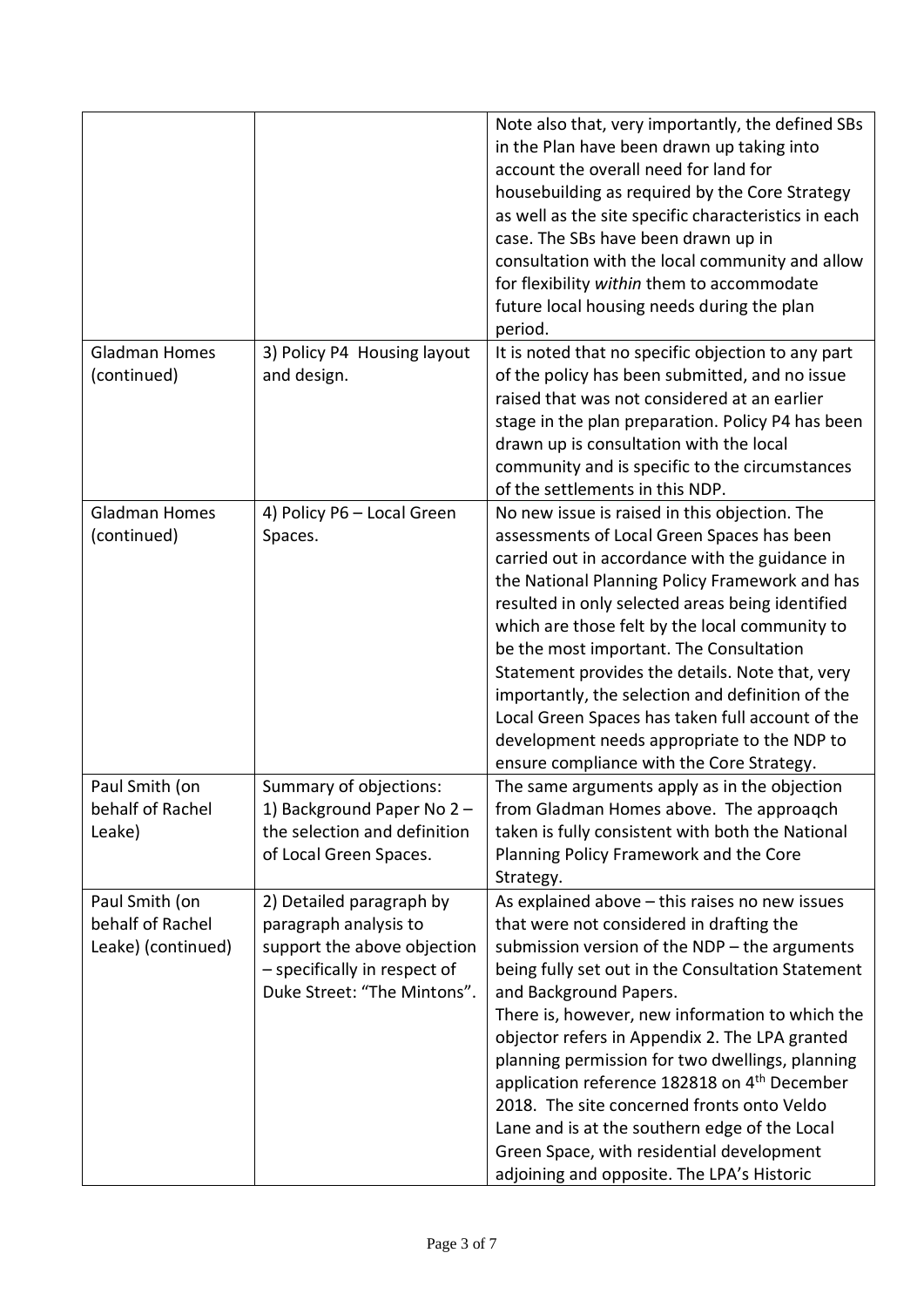|  | Buildings Officer did, in fact, object to the     |
|--|---------------------------------------------------|
|  | application on account of its negative effect on  |
|  | adjacent and nearby heritage assets. However, it  |
|  | has to be accepted that the responsible planning  |
|  | officer, in granting planning permission, made a  |
|  | balanced judgement taking into account that the   |
|  | NDP had not reached Regulation 16 stage at that   |
|  | point and the adverse effect on heritage          |
|  | interests was not, in his opinion, significantly  |
|  | negative. The applicant for that application (who |
|  | is also the objector to the NDP) has followed     |
|  | that planning permission up with a new            |
|  | application (reference 190008) for two more       |
|  | dwellings on the next section of the Local Green  |
|  | Space which, if developed, would result in a      |
|  | gradually extending ribbon of development         |
|  | along the southern frontage of the Local Green    |
|  | Space. This later application has not yet been    |
|  | determined (February 2019) - however, it does     |
|  | demonstrate that this Local Green Space is        |
|  | especially vulnerable to erosion from a           |
|  | succession of seemingly modest planning           |
|  | applications that will cumulatively irretrievably |
|  | damage the Local Green Space and do so on a       |
|  | greenfield site that does not need to be          |
|  | developed to meet the LPA's house building        |
|  | targets for Withington.                           |
|  | (There is a further complication with both the    |
|  | recently approved application on Veldo Lane       |
|  | and the current outstanding one in that the       |
|  | applicant does not own all the land required for  |
|  | development - and so the implementation of        |
|  | either or both of these sites cannot be           |
|  | guaranteed in any event).                         |
|  | See also the plan below showing the historic      |
|  | significance of this "green gap" between the      |
|  | historic groups of houses in Duke Street and      |
|  | Withington village. This demonstrates the         |
|  | historic significance of this Local Green Space   |
|  | and underlines its importance to the local        |
|  | community as expressed in the various             |
|  | consultation responses during the NDP             |
|  | preparation.                                      |
|  | In the light of all the above arguments the       |
|  | preservation of this locally significant site as  |
|  | Local Green Space as shown in the submitted       |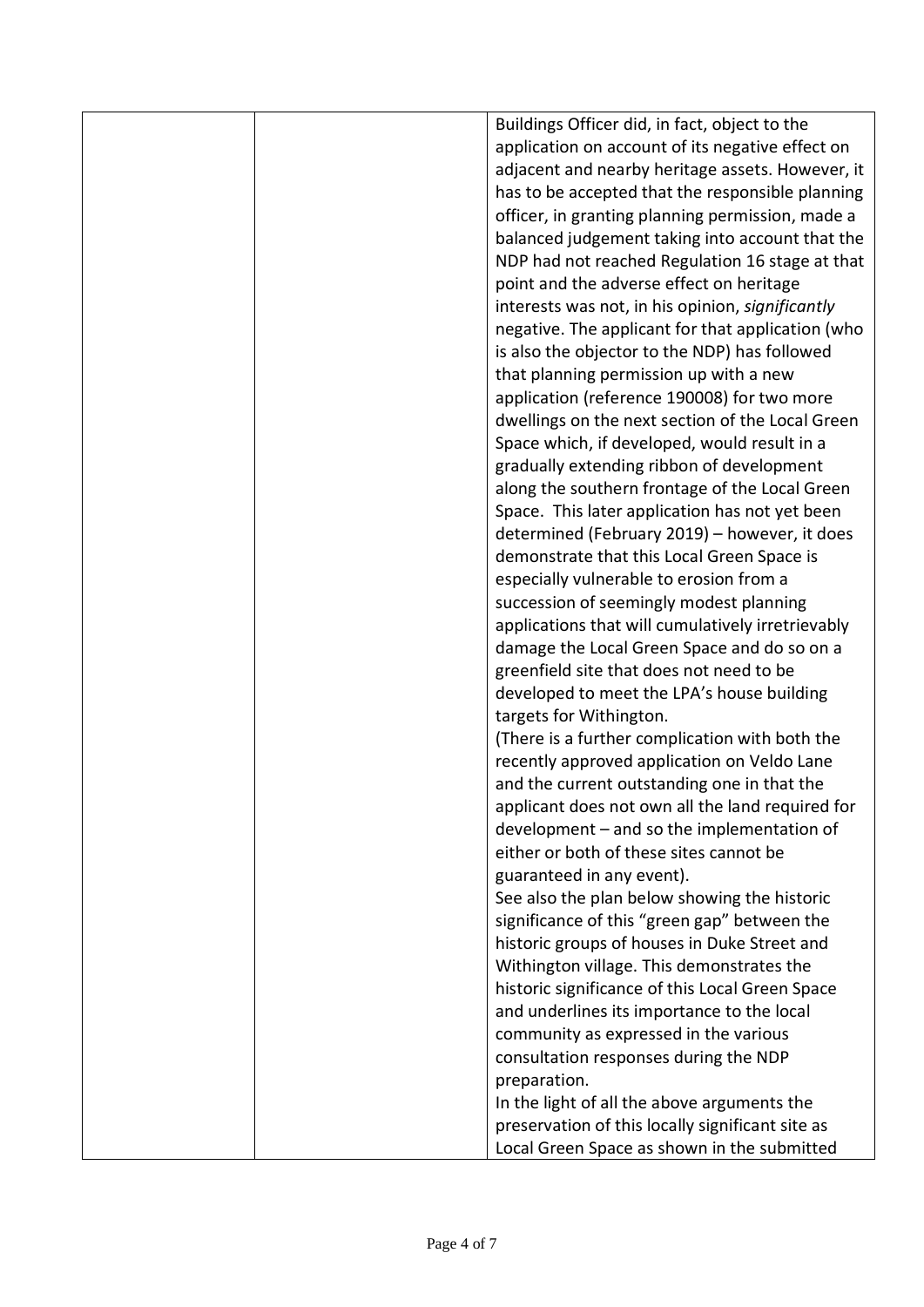|                    |                                          | NDP is both fully justified and especially                                                                                                                                                                        |
|--------------------|------------------------------------------|-------------------------------------------------------------------------------------------------------------------------------------------------------------------------------------------------------------------|
|                    |                                          | important to the local community.                                                                                                                                                                                 |
| Paul Smith (on     | 3) Policy P2 Settlement                  | This objection also relates to the exclusion of                                                                                                                                                                   |
| behalf of Rachel   | Boundary                                 | Stonehouse Farm from the Settlement                                                                                                                                                                               |
| Leake) (continued) |                                          | Boundary. The background to this is the same                                                                                                                                                                      |
|                    |                                          | throughout the NDP, thus: Withington in                                                                                                                                                                           |
|                    |                                          | particular has significantly exceeded the                                                                                                                                                                         |
|                    |                                          | housebuilding targets required by the Core                                                                                                                                                                        |
|                    |                                          | Strategy - see page, 10 table 1 of the NDP. In                                                                                                                                                                    |
|                    |                                          | these circumstances there is no need to identify                                                                                                                                                                  |
|                    |                                          | new land for housing, especially where such land                                                                                                                                                                  |
|                    |                                          | is not previously developed land. Stonehouse                                                                                                                                                                      |
|                    |                                          | Farm is a group of predominantly agricultural                                                                                                                                                                     |
|                    |                                          | buildings separated from the main body of the                                                                                                                                                                     |
|                    |                                          | village by open fields, the school and parts of the                                                                                                                                                               |
|                    |                                          | Conservation Area. There is no logic to including                                                                                                                                                                 |
|                    |                                          | this land in the Settlement Boundary unless                                                                                                                                                                       |
|                    |                                          | there is a specific need for this greenfield site to                                                                                                                                                              |
|                    |                                          | be developed. No new information has been                                                                                                                                                                         |
|                    |                                          | provided to justify extending the Settlement                                                                                                                                                                      |
|                    |                                          | Boundary in this way.                                                                                                                                                                                             |
| Paul Smith (on     | 4) Addendum: reference to                | This appeal decision was received two days                                                                                                                                                                        |
| behalf of Rachel   | appeal decision 8 <sup>th</sup> February | before the end of the Regulation 16 consultation                                                                                                                                                                  |
| Leake) (continued) | 2018,                                    | period and is thus new information since the                                                                                                                                                                      |
|                    | APP/W1850/W/18?3208215                   | submission of the NDP and supporting                                                                                                                                                                              |
|                    |                                          | documents.                                                                                                                                                                                                        |
|                    |                                          | The site lies within the same Local Green Space                                                                                                                                                                   |
|                    |                                          | as discussed in the objections above, in                                                                                                                                                                          |
|                    |                                          | particular it concerns the eastern frontage of the                                                                                                                                                                |
|                    |                                          | Local Green Space (known as "The Mintons") to                                                                                                                                                                     |
|                    |                                          | Duke Street.                                                                                                                                                                                                      |
|                    |                                          | The Inspector noted that existence of the Draft                                                                                                                                                                   |
|                    |                                          | NDP but as it had not reached the conclusion of                                                                                                                                                                   |
|                    |                                          | the Regulation 16 stage he accorded it little                                                                                                                                                                     |
|                    |                                          | weight. He focussed principally on Core Strategy                                                                                                                                                                  |
|                    |                                          | Policy RA2, the character and appearance of the                                                                                                                                                                   |
|                    |                                          | area, highway safety and living conditions of                                                                                                                                                                     |
|                    |                                          | nearby residents. It is significant that the                                                                                                                                                                      |
|                    |                                          | Inspector paid no regard (or at least did not                                                                                                                                                                     |
|                    |                                          | mention in his decision letter) the current<br>housing land supply as it directly affects                                                                                                                         |
|                    |                                          | Withington. Having missed this fundamental                                                                                                                                                                        |
|                    |                                          | point he then went on to consider site specific                                                                                                                                                                   |
|                    |                                          |                                                                                                                                                                                                                   |
|                    |                                          |                                                                                                                                                                                                                   |
|                    |                                          |                                                                                                                                                                                                                   |
|                    |                                          |                                                                                                                                                                                                                   |
|                    |                                          | characteristics - seemingly oblivious of the fact<br>that this is a greenfield site in a locality of over-<br>supply of land for housing. In other words, the<br>Inspector paid no regard to the overall strategy |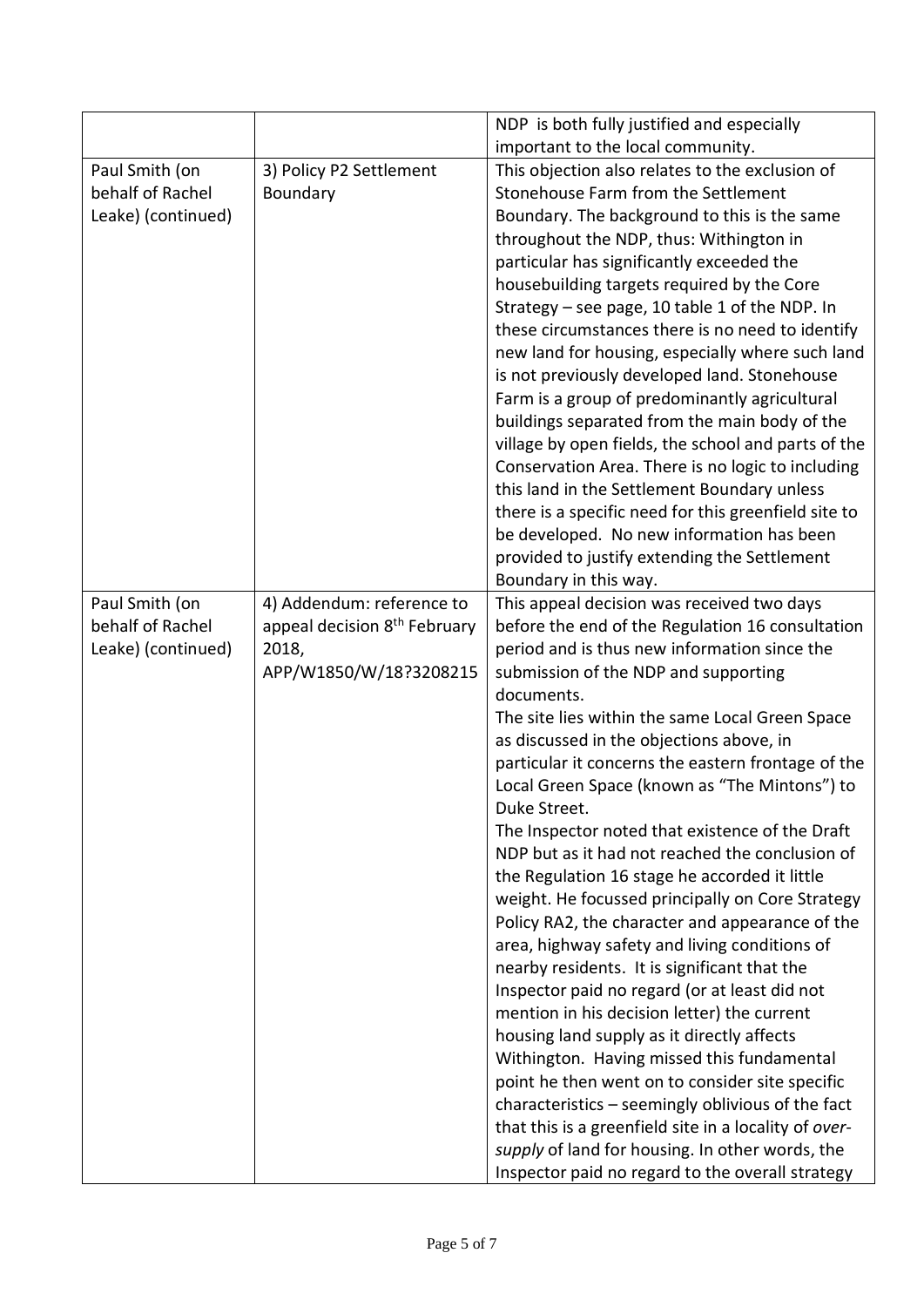|                      |                             | for the distribution of land for housing in the    |
|----------------------|-----------------------------|----------------------------------------------------|
|                      |                             | area covered by the Core Strategy. This is         |
|                      |                             | especially important. The Core Strategy seeks to   |
|                      |                             | distribute new development, especially housing,    |
|                      |                             | throughout the various sub-areas of the County.    |
|                      |                             | If one settlement receives an unplanned excess     |
|                      |                             | of housing development then that will inevitably   |
|                      |                             | lead to other equally deserving areas being        |
|                      |                             | under provided in order to main the overall        |
|                      |                             | strategic balance of development. That is why      |
|                      |                             | the Core Strategy sets out different targets for   |
|                      |                             | the various sub-areas within the County of         |
|                      |                             | Herefordshire in the context of the whole. The     |
|                      |                             | overall strategic balance needs to be maintained   |
|                      |                             | to achieve the overall aims and objectives of the  |
|                      |                             | Core Strategy. Whilst Inspectors on Section 78     |
|                      |                             | planning appeals may look purely at an             |
|                      |                             | individual site, in the case of a Parish Council   |
|                      |                             | drawing up an NDP account must be taken of         |
|                      |                             | the overall strategic picture set out in the Local |
|                      |                             | Plan/Core Strategy. In this case, in the light of  |
|                      |                             | the evidence of over-supply of land for housing    |
|                      |                             | in Withington, there is no basis for releasing     |
|                      |                             | further greenfield sites for development           |
|                      |                             | (especially given both the Framework and Core      |
|                      |                             | Strategy objectives of giving priority to          |
|                      |                             | Previously Developed Land even where need is       |
|                      |                             | proven). In this case the erosion of the Local     |
|                      |                             | Green Space through "nibbling" frontage plots      |
|                      |                             | two at a time is especially concerning to the      |
|                      |                             | local community and unjustified in the context     |
|                      |                             | of housing land supply. Thus, notwithstanding      |
|                      |                             | this very recent planning appeal decision, it is   |
|                      |                             | especially important that this local green space   |
|                      |                             | be preserved as greenfield land with significant   |
|                      |                             | local value and strategic relevance in terms of    |
|                      |                             | the overall housing land supply as set out in the  |
|                      |                             | Core Strategy. Its release for development         |
|                      |                             | would, thereby, put the NDP into non-              |
|                      |                             | compliance with the Core Strategy.                 |
| <b>Russell Pryce</b> | Suggests amendment to       | Agreed                                             |
|                      | supporting text (paragraph  |                                                    |
|                      | 4.3) to policy P1 to        |                                                    |
|                      | accurately reflect the      |                                                    |
|                      | planning permission for the |                                                    |
|                      | site.                       |                                                    |